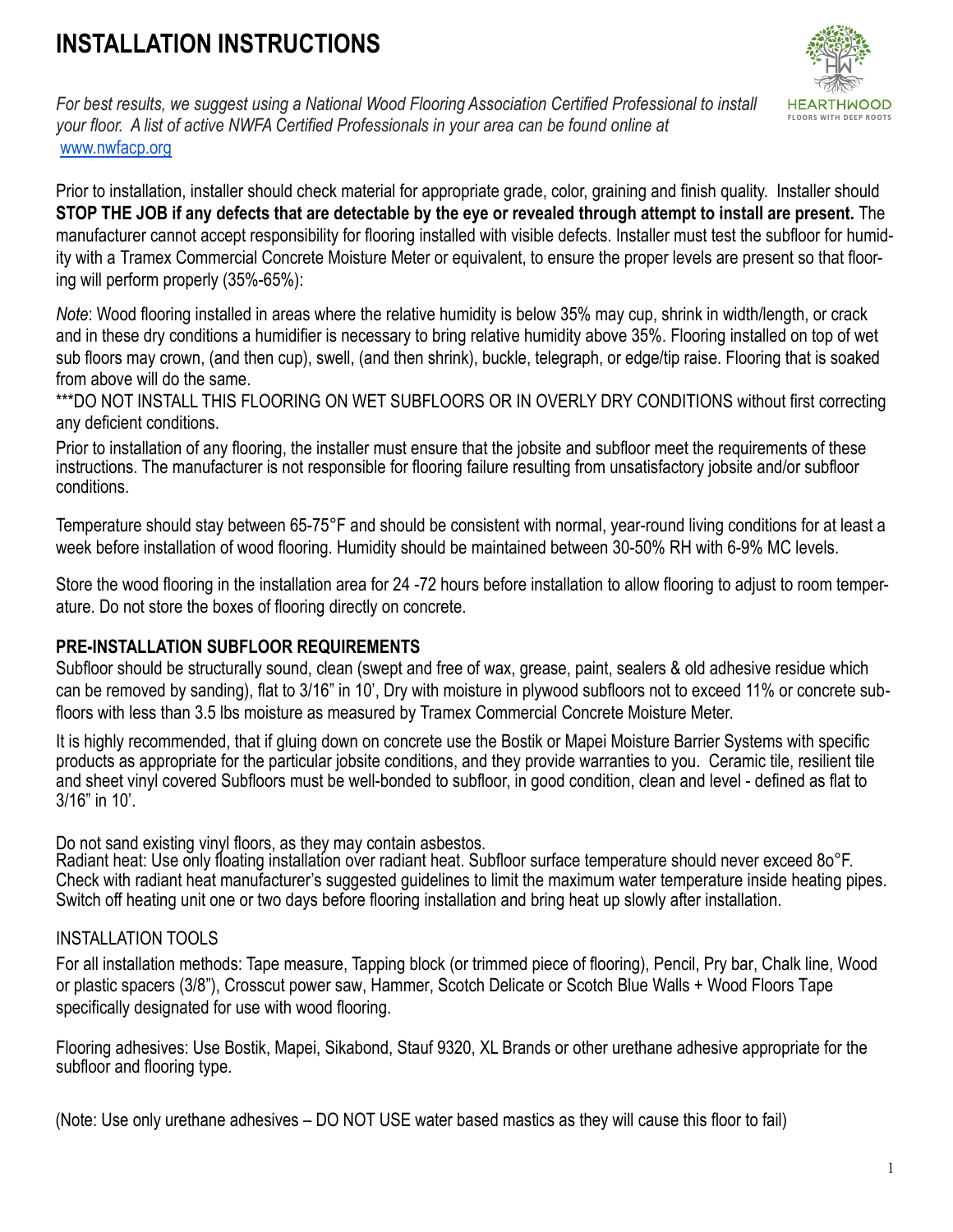On concrete slabs, which are on/below grade, we strongly recommend using the Bostik or Mapei Moisture Barrier Systems. Trowel per flooring adhesive manufacturer's recommendations.

For staple-down installation, you will also need:

Industrial Flooring Stapler or PowerNail Cleat nailer ( model 2000F) with appropriate adapter shoe to assure the proper position for the L-shaped cleat / narrow crown staples 1/4"– 3/8" x 1-1/2" staples. Or 1¼" hardwood flooring cleats (20 gauge) designed for engineered flooring, spaced as follows; every 3-4" with staples, every 4-6" with cleats, and within 1-2" of end joints. For thick subfloors, and installer may choose to use 1-3/4" staples or cleats (18 gauge).

For floating installation, you'll also need: 6-mil polyfilm, an underlayment designed for use with floating hardwood floors, Taylor 2049 Floating Tongue & Groove Adhesive, Scotch Delicate or Scotch Blue Walls + Wood Floors Tape designated for use with wood flooring.

# **Acceptable Subfloor Types:**

• Plywood (at least 23/32" thick), Underlayment grade particleboard -floating/glue-down only), OSB PS2 rated (at least 23/32" thick) – Note: Some particle board and OSB may not be compatible with some flooring adhesives, resulting in flooring installation failure and/or squeaky floors. We recommend you test compatibility prior to installation as issues related to subfloor are not covered in this warranty.

- Concrete slab (floating/glue-down only)
- Existing wood floor
- Ceramic tile (floating/glue-down only)
- Resilient tile & sheet vinyl (floating/glue-down only)

# **STARTING YOUR INSTALLATION**

—Make sure subfloor is tested for moisture first and is properly prepared.

—Since wood expands with any increase in moisture content, always leave at least a 3/8" expansion space between flooring and all walls and any other permanent vertical objects, (such as pipes and cabinets). This space will be covered up once you reapply base moldings around the room. Use wood or plastic spacers during installation to maintain this 3/8" expansion space.

—When laying flooring, stagger end joints from row to row by at least 8". When cutting the last plank in a row to fit, you can use the cut-off end to begin the next row. If cut-off end is 8" in length or less, discard it and instead cut a new plank at a random length and use it to start the next row. Always begin each row from the same side of the room.

—To achieve the best visual, do not use boards less than 16" in the middle of the installation. Instead, separate out the shortest pieces and use them as starter boards against the wall.

—Products made from sliced face veneer will contain full 8' boards with a faux joint in the plank. This is done to allow for faster installation and will not be noticeable after installation. Avoid using planks with faux joints that have boards less than 2' long in the middle of the floor. Do NOT throw out these boards as they are not defective and will represent up to 30% of the material in the carton.

—Work from several open boxes of flooring and "dry lay" the floor before permanently laying the floor, but never open more than a few boxes in advance. This will allow you to select the varying grains & colors and to arrange them in a harmonious pattern. It also allows you the opportunity to select out very dark/ light pieces for use in hidden areas in order to create a more uniform floor. *Remember, it is the installers' responsibility to set the expectations of what the finished floor will look like with the end user first and then to cull out pieces that do not meet those expectations.* 

—To draw planks together, always use a tapping block, (a short piece of flooring), and hammer, as tapping the flooring itself will result in edge damage. When near a wall, you can use a pry bar to pry close the side and end joints. Take care not to damage edge of flooring. For glue down & floating applications, use Scotch Delicate or Scotch Blue Walls + Wood Floors Tape (designated for use with wood flooring) to hold any pieces, which might have side bow and the need to hold them straight & tight until the adhesive sets up.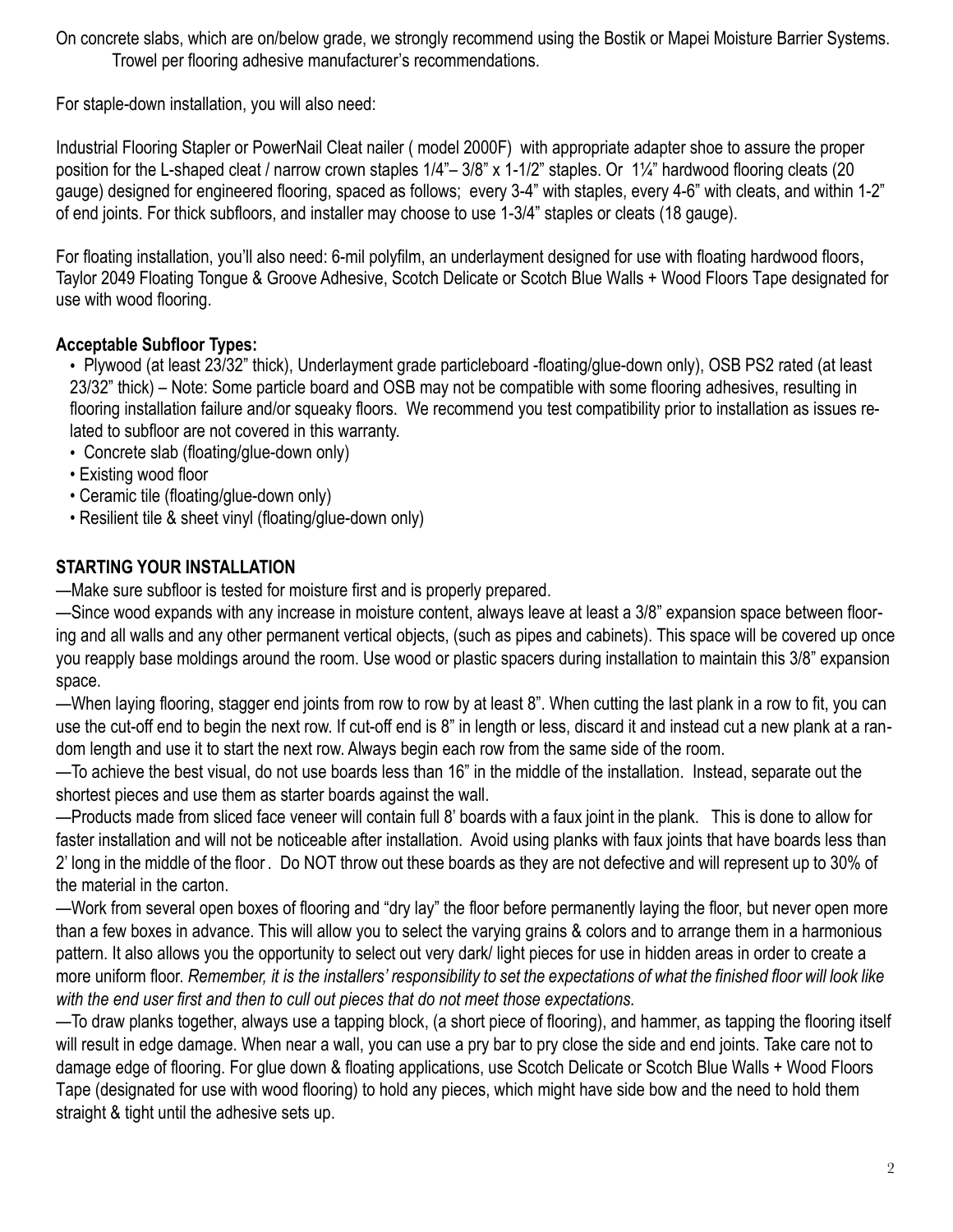—Begin installation next to an outside wall. This is usually the straightest and best reference for establishing a straight working line. Establish this line by measuring an equal distance from the wall at both ends and snapping a chalk line. The distance you measure from the wall should be the width of a plank plus about 3/8" for expansion space. You may need to scribe cut the first row of planks to match the wall in order to make a straight working line if the wall is out of straight.

—You may want to dry lay a few rows, (no glue or nails), before starting installation to confirm your layout decision and working line.

## *NOTE: If the flooring is to be installed adjacent to any cabinets, install cabinets first and run the floor to the cabinets. Do not install the cabinets on top of the floor. Water damage is common around cabinets and it will be much harder to spot repair the floor if the cabinets are installed on top of the flooring.*

## **RECOMMENDED - GLUE DOWN INSTALLATION**

Make sure subfloor is tested for moisture content first and is properly prepared (as referenced above).

—On concrete subfloors, which are on or below grade (ground level), always assume the worst and even if they measure dry, we now recommend taking the following installation steps to ensure a trouble-free installation. The cost of the Moisture Barrier system is little when compared to costs to rip out and replace a floor which has failed due to high moisture from the subfloor.

 We recommend using the following, Mapei or Bostik both now offer Moisture Barrier Systems on which they provide a warranty that moisture will not pass through and damage your wood flooring.

## **\*\*\*DO NOT use water based adhesives!**

Follow adhesive instructions for proper trowel size and adhesive set time before beginning installation of flooring.

Once the spread adhesive has setup sufficiently per adhesive manufacturer's instructions, lay the first row of flooring with groove facing the wall, and continue laying flooring. Always check your working lines to be sure the floor is still aligned. Use tapping block to fit planks together, but be careful not to let installed floor move on the wet adhesive while you are working. When first section is finished, continue to spread adhesive and lay flooring section by section until installation is complete. Use urethane adhesive cleaner on a damp cloth to immediately remove any adhesive that gets on flooring surface. Warning – DO NOT allow adhesives to dry on the finished flooring as it is very difficult to remove it once dried without damaging the

flooring. For info on an adhesive remover: Bostik's Ultimate Urethane Adhesive Remover. Remember to stagger end joints from row to row.

Always leave at least a 3/8" expansion space between flooring and all walls and vertical objects (such as pipes and cabinets). Use wood or plastic spacers during installation to maintain this expansion space.

Walk each section of flooring in order to make sure it is well bonded to the subfloor within the adhesive working time. Flooring planks on the perimeter of the room may require weight on them until adhesive cures enough to hold them down. Make sure the floor is clean from debris to avoid unwanted denting.

# **STAPLE/ NAIL DOWN INSTALLATION**

Make sure subfloor is tested for moisture content first and is properly prepared and documented. Use Industrial Flooring Stapler from Bostich or Powernail – air stapler/nailer with 1/2" Naildown adapter or a stapler/nailer of your choice after testing to make sure that stapling/nailing will not cause dimpling in the finished floor.

*For the first and second starting rows:* Lay first plank inside chalk line with grooved edge toward wall. Loose Lay entire first row in the same manner. Always leave at least a 3/8" expansion space between flooring and all walls and vertical objects (such as pipes and cabinets). Use wood or plastic spacers during installation to maintain this expansion space. In order to affix these first rows, use screws to set a strong and straight starting row rather than face nailing. Begin the subsequent rows, and once you have installed enough flooring whereby the nailer will not move the starter row off alignment, unscrew the starter row, throw away the damaged pieces and glue down replacement boards with a urethane adhesive. Set weight on top of these rows and allow them to set.

*Subsequent rows:* Lay by using floor nailer/stapler to blind-nail top inside edge of tongue at a 45 degree angle. Nail each board every 4-6" and within 2" of each end. Remember to stagger end joints from row to row and use a tapping block to fit boards together. It may be necessary to face-nail in doorways or tight areas where the nailer/stapler can't fit, (or glue down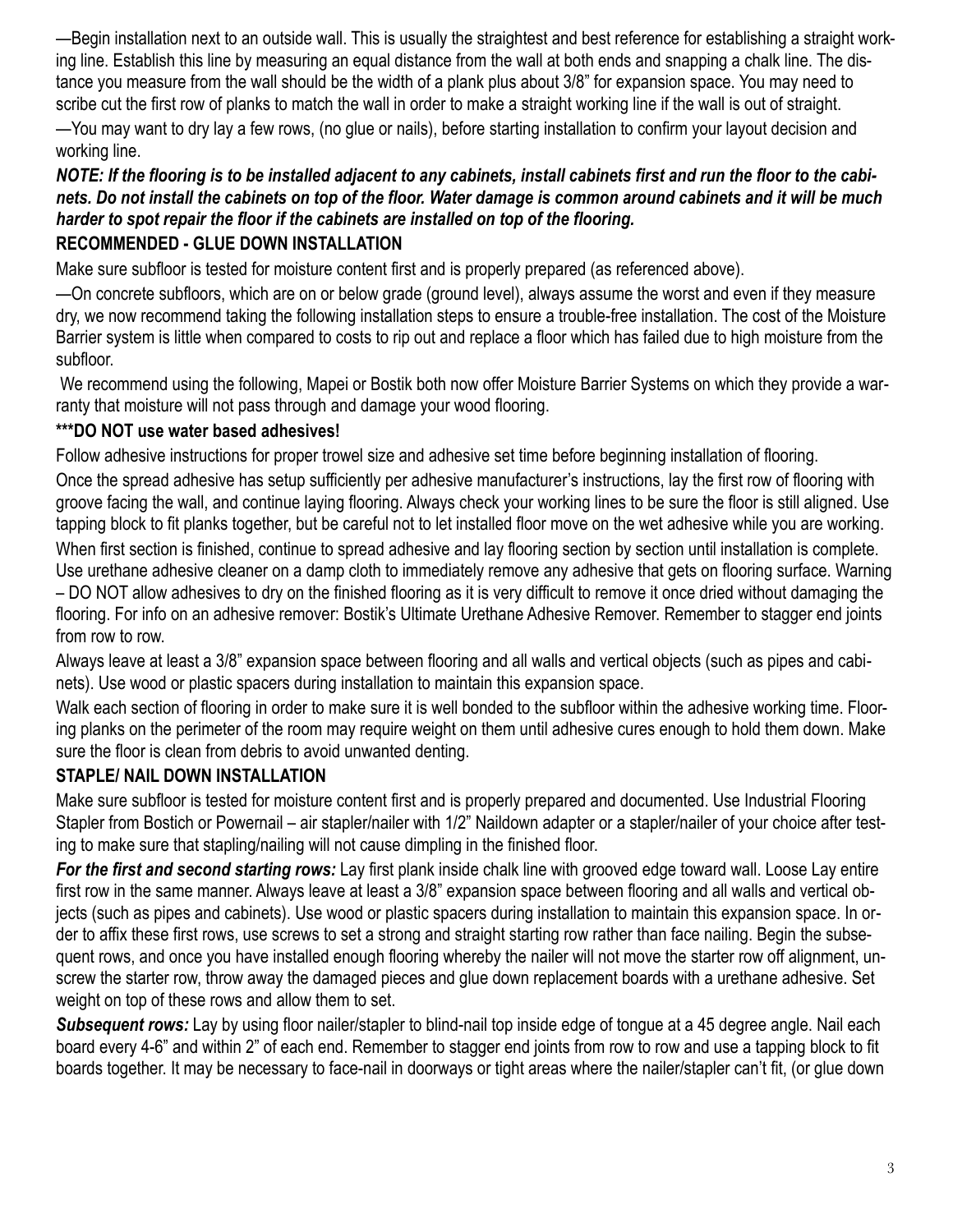in these areas and weight them while the mastic sets). The last two rows will need to be face-nailed, (or glued down with urethane adhesive), in the same manner as the first two rows.

*WARNING – Stapling/nailing can cause dimpling on the face if stapled incorrectly. Always make sure to visually check the*  installed floor as you go to ensure that the stapling/nailing is not causing dimpling on the face. (Note: be sure to look at the *face of the installed flooring at a low angle from a distance to see if dimpling is occurring as it is hard to see when directly above the floor.) If dimpling does occur, STOP and adjust the stapler/nailer shoe and angle/place of staple entry in order to avoid it. The manufacturer is not responsible for dimpling.* 

# **FLOATING INSTALLATION**

Make sure subfloor is tested for moisture content first and is properly prepared. Not all underlayments are the same. ALL underlayment's must be approved prior to installation by the manufacturer and confirmed in writing for the warranty to apply. —Laying an underlayment of polyfilm: If below or on grade, first lay a 6-mil polyfilm with seams overlapped 8". Fasten seams every 18-24" with duct tape. Run the outside edges of film up perimeter of each wall 4" (trim after flooring installation is complete.)

Laying foam: Lay Foam Underlayment by butting edges, not overlapping. Tape full length of the seam.

—Installing the floor: Start first row with groove toward wall. Glue end joints of first row by applying a small but continuous bead of WF Taylor 2049 Floating Tongue & Groove Adhesive to bottom side of the side groove. Always leave at least a 3/8" expansion space between flooring and all walls and vertical objects (such as pipes and cabinets).

— Use wood or plastic spacers during installation to maintain this expansion space. Lay subsequent rows of flooring by applying glue to side and end joints and fitting planks together with a tapping block.

—Remember to stagger end joints from row to row at least 8" apart. Clean up any adhesive on the floor by using a rag damp with water or mineral spirits – DO NOT allow adhesive to dry on the flooring face as it is difficult to then remove without damaging the flooring face.

# **DOUBLE GLUE WITH UNDERLAYMENT INSTALLATION**

*\*\*\*Gluing underlayment and hardwood to a subfloor is a considered a commercial application. This is considered a system of materials that must all work together. DO NOT INSTALL OVER UNDERLAYMENT WITHOUT WRITTEN CONFIRMATION FROM THE HARDWOOD MANUFACTURER THAT ADHESIVE AND UNDERLAYS ARE APPROVED and will be done so on a case by case basis.* 

# **AFTER INSTALLATION**

—Clean up any adhesive that is on the face of the floor by using a damp rag – DO NOT allow adhesive to dry on the flooring face as it is difficult to then remove without damaging the flooring face.

—If you decide to cover the floor , (to allow the other construction trades to continue working), in order to protect the floors prior to final cleanup and turnover to the owner, use red rosin (or other protective, breathable material) to cover the floors. Tape protective paper only to itself and to walls or baseboards. NEVER TAPE DIRECTLY TO HARDWOOD FLOOR. The plasticizers in the tape may create a stronger bond to the finish than the finish to the wood itself, resulting in finish delamination, this is not a manufacturer issue designed for use on finishes and other tapes may pull and damage the finish when removing it.

**DO NOT USE** plastic film or other non breathing type coverings as this can cause the floor to become damaged from humidity buildups.

—Remove expansion spacers and reinstall base and/or quarter round moldings to cover the expansion space.

—Install any transition pieces that may be needed to cover required expansion spaces and transitions (reducer, T-moldings, nosing, etc.).

—Do not allow foot traffic or heavy furniture on floor for 24 hours (if glue-down or floating).

—Dust mop or vacuum your floor to remove any dirt or debris.